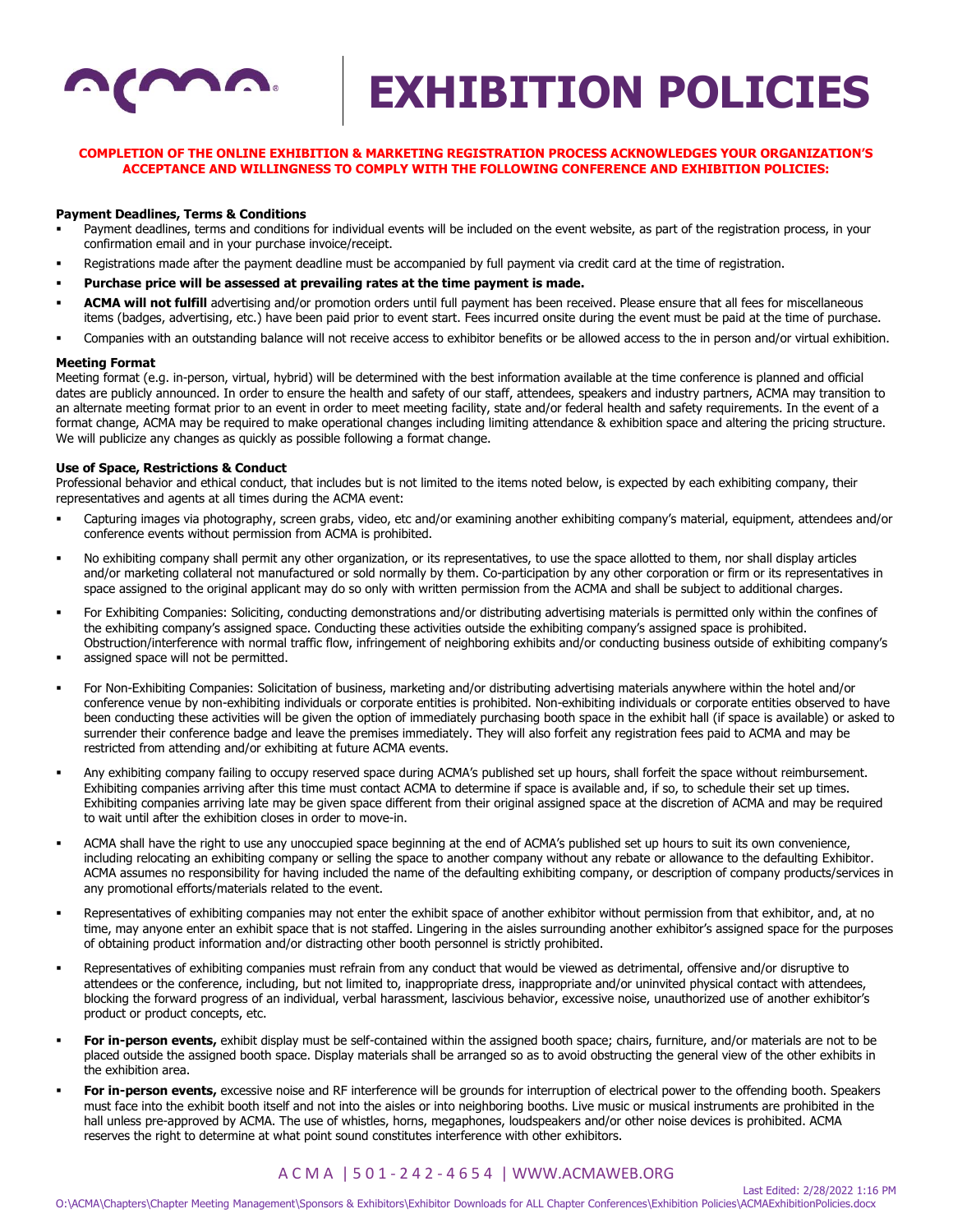

## **Exhibitor ICW / Hospitality Events & Staff Meetings (In-Person Events)**

ACMA permits exhibiting companies to hold hospitality events and/or staff meetings in conjunction with the conference as long as the ancillary events do not occur during official conference hours as outlined on the conference schedule. Space in the meeting facility and conference hotels is available on a first come, first served basis. Once the meeting request is approved, you will be provided with the appropriate contact information. Do not contact the meeting facility and conference hotels directly for space. They will not release space without approval from ACMA. Any individual and/or nonexhibiting company who attempts to conduct an ancillary event and/or lure attendees away from sessions and the exhibition during official conference hours, will be assessed a fee equal to the cost of an exhibit booth. The individual or company may also be restricted from attending and/or exhibiting at future ACMA events. All meeting space requests for exhibitor hospitality events and/or internal staff meetings must be approved in advance by ACMA. Send requests to sgreenwood@acmaweb.org.

# **Exhibitor Access to Exhibit Hall During Conference Hours (In-Person Events)**

The official exhibition schedule for individual events will be made available on the conference website. All exhibit personnel are expected to make travel arrangements in accordance with the exhibition schedule. Exhibiting companies are prohibited from holding staff or client meetings in their booth before or after scheduled exhibition times.

#### **Display Guidelines & Requirements**

If applicable, display guidelines and requirements will be made available on the event website.

#### **Direct Selling**

Direct selling is prohibited during ACMA events except where specifically authorized in writing by ACMA in advance. This includes, but is not limited to, monetary transactions in exchange for products and/or services. In the event that an exhibiting company is approved by ACMA to engage in on-location transactions, the exhibiting company will be solely responsible for complying with all federal, state, and local laws regarding sales taxes and laws that may pertain to such sales.

## **Marketing, Communication & CAN-SPAM Compliance**

Exhibiting companies are provided with attendee data agree that they shall ensure compliance with all applicable laws and regulations including those related to privacy, unsolicited e-mail and data protection of the U.S. (including the CAN-SPAM law) and any applicable foreign country.

#### **Notice of Disability**

In compliance with the Americans with Disabilities Act of 1990, ACMA will make all reasonable efforts to accommodate persons with disabilities at the conference. Please provide details of need as requested during the online booth registration and name badge submission process. Each exhibiting company is responsible for compliance within their assigned space ensuring access to their booth.

#### **Attendance of Exhibitor Provided Sessions by Other Exhibiting Companies**

We ask that exhibiting companies and their representatives exercise professional courtesy and not attend sessions provided by other exhibiting companies without an invitation to do so from the presenting company.

#### **Signs or Promotion for Exhibitor-Related Events (In-Person Events)**

Other than within the confines of the exhibiting company's booth, advertisements (signage, banners, flyers, room drops, etc.) promoting a booth, product/service or exhibitor hosted event may not be displayed anywhere within the meeting facility or conference hotel(s) unless it has been preapproved

by ACMA.

#### **EAC / Company Reps (ACMA National Conference only)**

If you are working with a third-party contractor, you will be required to submit an EAC Form to ACMA's General Services Contractor. If you have company staff who only need access to your assigned exhibit space for booth set up and tear down, but will not be working in your space during the event, those individuals will be required to have a temporary badge. There is no charge for these temporary badges, but you will be required to submit a request for the badges prior to the event. Badge information for individual events will be provided on the conference website.

#### **General Services Contractor (In-Person Events)**

Not every ACMA event will require use of a General Services Contractor for booth carpeting, custom furniture, lighting, electric, Internet, drayage services, phone, etc. If applicable, additional information and order forms will be made available during the online booth registration process and/or via the conference website.

#### **Badges**

Conference badges are required to access all ACMA events. As part of the standard exhibition package, ACMA includes a designated quantity of "allaccess" conference badges to our exhibiting companies.

- Only representatives who are employed directly by the exhibiting company and who will be working in the assigned exhibition space are eligible for staff badges.
- Conference badges are to be used by one individual for the duration of the conference and are non-transferable during the event. Each booth rep will be required to provide a valid cell phone number and email address for use by ACMA to communicate announcements and reminders during the conference.
- Badges are "all access" meaning your booth reps have access to your assigned exhibit space during exhibition hours, main conference food events (for in-person events), and main conference educational sessions. CEs are also provided at no cost for booth reps upon request. Badge information for individual events will be provided on the conference website.

# A C M A | 5 0 1 - 2 4 2 - 4 6 5 4 | WWW.ACMAWEB.ORG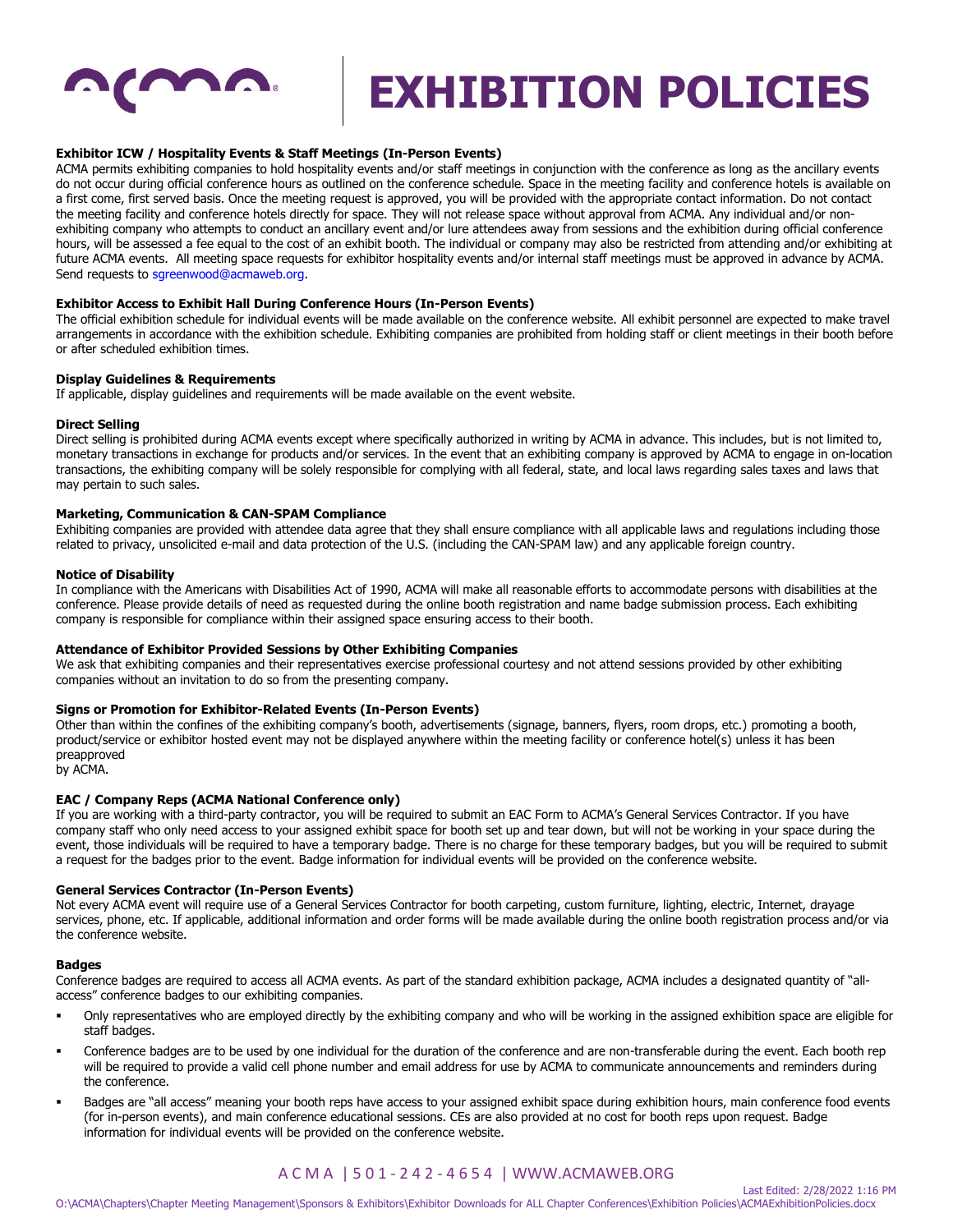

## **Security (In-Person Events)**

Peripheral watchmen may be furnished by ACMA and/or the meeting facility to be on duty inside or near the exhibit area when the exhibition is closed, but the safekeeping of the exhibitor's property shall remain the responsibility of the exhibitor. Neither ACMA nor the meeting facility and/or general services contractor will be held responsible for loss of any material by or for any reason. It is recommended that each exhibiting company, at their own expense, carry appropriate insurance to protect them against loss through theft, accident, fire, damage, etc.

# **Insurance (In-Person Events)**

- ACMA National Conference: Participation as an exhibiting company at the ACMA National Conference requires that exhibiting companies and their contracted EACs/Non-Official Contractors provide a Certificate of Liability Insurance naming ACMA, the general services contractor, and the event venue as additional insured for the time period of the event. The Certificate of Liability Insurance must include Comprehensive General Liability coverage with limits not less than \$1,000,000 per occurrence and \$2,000,000 in the annual aggregate, and shall include coverage for contractual liability, product liability, personal injury, workers compensation, advertising injury, property damage, bodily injury (including death) and allegations of sexual abuse. Certificates of Liability Insurance for EACs must indicate the name of the exhibiting company that they are representing in the description area of the certificate and will be discarded if this information is not provided. If applicable, additional information and submission deadlines will be provided on the conference website.
- All Other ACMA Conferences: Neither ACMA nor the meeting facility and/or general services contractor will be held responsible for loss of any material by or for any reason. ACMA recommends that exhibiting companies carry appropriate insurance for contractual liability, product liability, personal injury, workers compensation, advertising injury, property damage, bodily injury (including death), allegations of sexual abuse, theft, accident, fire, etc.

#### **Care of Buildings & Meeting Facilities (In-person Events)**

Exhibiting companies and/or their agents shall not damage or deface the walls or floors of the buildings, the booths and/or the equipment or furnishings provided for the booth. The exhibiting company will be held liable for any such damage caused by him or his agent.

#### **Fire Regulations (In-person Events)**

All materials used in the exhibit booths must be made of flame-proof materials and conform to fire department regulations.

### **Consumables & Alcoholic Beverages (In-Person Events)**

- Exhibiting companies will not be permitted to sell, serve or give away alcoholic beverages in the exhibit hall without written permission from ACMA.
- All consumable items (with the exception of individually wrapped candies) must be approved through ACMA and the Meeting Facility.

#### **Exhibit Eligibility / Right of Refusal**

The purpose of ACMA's conference and exhibition is to further the education of professionals working in the field of healthcare system case management and transitions of care. As such, ACMA expressly reserves the right to the following:

- Refuse exhibit space, without notice or hearing, to any applicant for any/all events sponsored, hosted and/or held in conjunction with ACMA.
- Prohibit any company, its officials, officers, directors, employees, agents, contractors, subcontractors, representatives, patrons, guests, or invitees from participating in the conference that, in ACMA's sole discretion, demonstrated unprofessional behavior during the current or any previous ACMA events.
- Modify or remove all or part of exhibits that reflect unfavorably on the character of the conference, including displays, literature, advertising novelties, souvenirs, conduct and attire of persons, etc. In such event, neither ACMA nor ACMA's general services contractor shall be liable to an exhibiting company for any refund of exhibit fee, expenses incurred by the exhibiting company, or any cost, damage, expense or loss of revenue.
- Remove or modify exhibits that, because of noise, method of operation, materials, or for any other reason, become objectionable to ACMA.
- Refuse to allow the placement of, or remove, any exhibit that does not in good faith substantially conform to the company description submitted for consideration or which contains unrelated material(s). The acceptance or rejection of any company or product for exhibit space does not constitute or imply endorsement of, or judgment about the merit of, the company and/or its products/services. If applicable, ACMA will return paid exhibit fees at the time of refusal. Any expenses incurred prior to, during or after refusal by ACMA are the sole responsibility of the applicant.

#### **Force Majeure**

In case the meeting facility or virtual platform shall be damaged or destroyed, or if the ACMA event fails to take place as scheduled or is interrupted and/or discontinued, or access is prevented or interfered with by reason of strike, lockout, injunction, act of war, act of God, emergency declared by any government agency, or for any other reason, the contract may be terminated by ACMA. In the event of such termination, the exhibiting company waives any damages and/or claims for damages and agrees that the sole liability of ACMA shall be to return paid booth fees or issue a credit of monies paid towards a future ACMA event. Any incurred expense will be the responsibility of the exhibiting company.